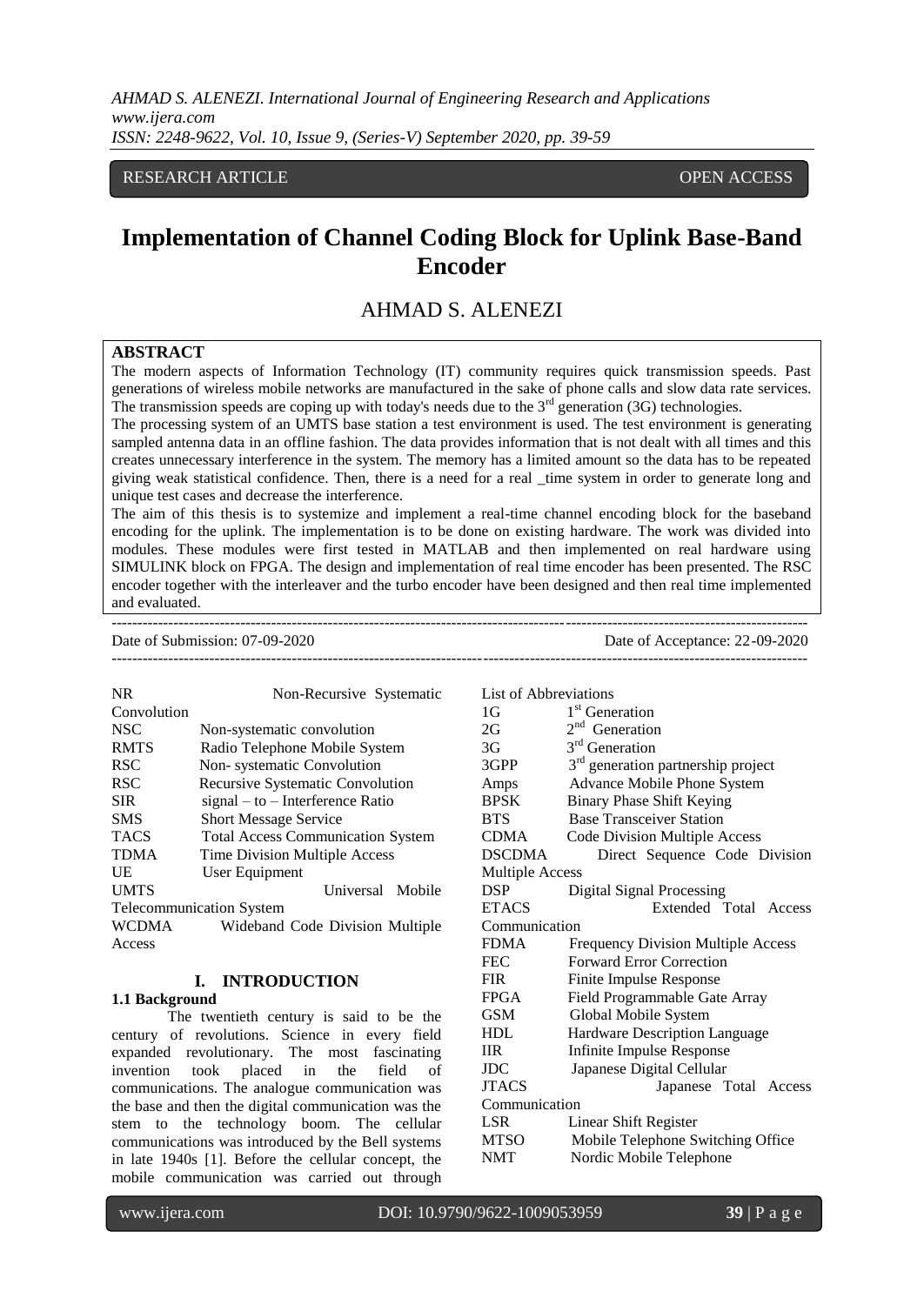implemented on the FPGA using SIMULINK block set. These already built and tested recursive convolution codes the turbo encoder was tested in MATLAB and then implemented on FPGA.

To summarize the work, the ECB (error correcting block) of UMTS encoder using MATLAB and FPGA need to be implemented and evaluted.

# **1.3 Thesis Outline**

- Chapter One provides background information .
- Chapter Two gives the details the background theory of basic concepts in mobile communication system and specifically on the uplink encoders used in this thesis.
- Chapter Three Presents the encoder design and implementation. The uses of MATLAB,SIMULINK, VHDL in the implementation were also presented.
- Chapter Four shows the system evaluation and the results. The results compares experimental with theory and simulation.
- Chapter Five gives the conclusions and the suggestion for future works.

# **II. ENCODER FOR MOBILE COMMUNICATION SYSTEMS**

# **2.1 Introduction**

In recent years research and development in the field of wireless communications technology has increased many folds. It has been a topic of study since 1960's but research activities in this topic have increased on a large scale for the past two decades. The ability to have an access to a communication system is vital and necessary for all kind of human activities. With the progress in communications technology and the rapid deployment of fast network infrastructure, multiple modes of communication are available to people located around the world. On the basis of structural organization the mobile communication networks can be divided into two groups; infrastructure based networks and infrastructure-less networks.

### **2.2 Infrastructure Based Networks**

The most widely used network topologies in existing communication networks have a very well organized structure and follow strict guidelines for operations and management. A well known implementation is the cellular mobile phone network. In these networks, the base stations are an integral part of the entire network. The coverage of these types of network reaches about 95% of the urban population [5]. Cellular service is a ubiquitous method of providing wireless service to users. Infrastructure based cellular networks consist of a base station, a Mobile Telephone Switching Office

broadcasting through a single power transmitter located at a high enough height and transmitting the signal to a large area. The Bell system model was based on many low power transmitters designed to offer services to a small area called a cell. With this concept, large city would be divided into many small cells each with a single low power transmitter.

The first generation was the age of analog cellular systems as many analog cellular systems were developed throughout the world, for instance, TACS (total Access Communication System), ETACS (extended Total Access Communication), and NMT (Nordic Mobile Telephone) 450, C-450, RMTS (Radio Telephone Mobile System) and Radicom 2000 in Europe, and JTACS (Japanese Total Access Communication System) in Japan. The corresponding analog system in USA was AMPS. Each of these systems was design to suit to the environment of the country in which it was developed and so a universal standard could not be achieved [2].

The problem of capacity appeared to cellular technology in 1990s when the cellular radio technology grew very rapidly. Enhancing the capacity of cellular systems by cell splitting might not solved the problems especially in congested and large cities where it is difficult and expensive to locate the case stations at the best sites. So other problems were also there hence to fix these problems efforts were carried out which gave birth to second generation digital cellular systems with GSM (Global Mobile System) in Europe IS-56 for North America, and JDC (Japanese Digital Cellular) in Japan [3].

As the needed change to fix the problems of second generation third generation and fourth generation cellular systems came into being. The second and third generation are suitable for voice communication but for burst data traffic to be required as a consequence of exponential growth for future challenges [4].

# **1.2 The Purpose of the Study**

The purpose of the study is to systemize and implement a real-time channel encoding block for the baseband encoding for the uplink. The implementation is to be done on existing hardware. The work was divided into modules. These modules were first tested in MATLAB and then were implemented on real hardware using SIMULINK block on FPGA.

Since the real time implementation of a complete encoder is too complicated to be covered in the project, a real time implementation for the error correcting block of encoder side is only adopted in this study. The recursive convolution codes were firstly tested in MATLAB and then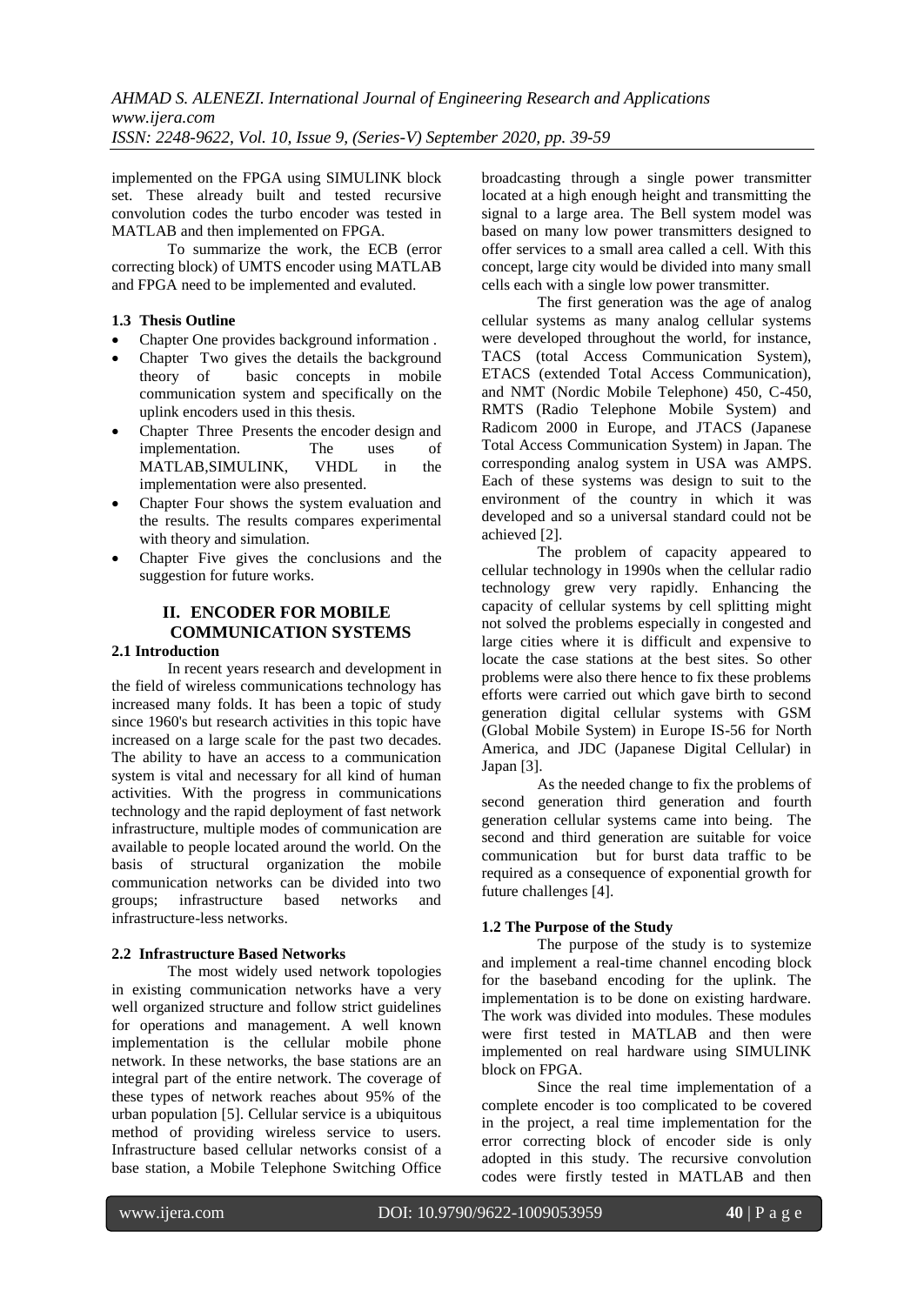other by accessing base stations and utilizing mobile switching office. In the absence of base station or a switching facility, the network fails to operate.

(MTSO), and communication devices as shown in Figure (2.1). We see that the communication devices such as mobile phones can communicate with each



**Figure 2.1:** An Infrastructure based network.

devices are at the user side and exchange signal with cellular base station to send or receive data from other communication devices. These communication devices are typically mobile. The communication systems must have capability to manage the mobility and location updating of the nodes [6].

### **2.2.4 Cellular Networks**

Traditionally the analogue or digital mobile communication systems rely on infrastructure based networks. A variety of communication standards are developed and used in different geographical regions over a period of time. First generation mobile communication standard was developed in early eighties. This mobile communication system is based on analog techniques in which Frequency Division Multiple Access (FDMA) technology is used. It is also referred as 1G mobile phones. Advanced Mobile Phone Systems (AMPS) is an example of first generation.

The second generation mobile phone standard was developed in early nineties. This mobile phone standard is based on digital technology. It is also referred as 2G mobile phones. Utilization of transmission resources in the second generation is more efficient than first generation. The new services introduced in second generation include Short Message Service (SMS), which initially became possible on GSM networks and

#### **2.2.1 Cellular Base Stations**

The base stations communicate with other base stations in addition to its local nodes in their range. The BTS transmits and receives signals for this purpose through antennas. The nodes are spread around base station randomly and may stay in the state of rest or motion. BTS plays a fundamental role in present age communication systems.

### **2.2.2 Mobile Telephone Switching Office (MTSO)**

The mobile telephone switching office connects all of the individual cell towers to the Central Office (CO). It plays a basic role in the control operation of a cellular communication system. It consists of a highly efficient computer that monitors all cellular calls, tracks the location of all nodes, handles mobility of nodes and keep track of billing information etc. It monitors the quality of the communications signal and transfers the call to other base stations which are better suited to provide communication to the mobile device and controls call to and from other telephony systems.

#### **2.2.3 Communication Devices**

Communication devices consists of hand held phones, laptop computers, palm computers, notebook computers, car phones, and portable data collection devices. The most popular mobile units are the cellular telephones [5]. These communication

www.ijera.com DOI: 10.9790/9622-1009053959 **41** | P a g e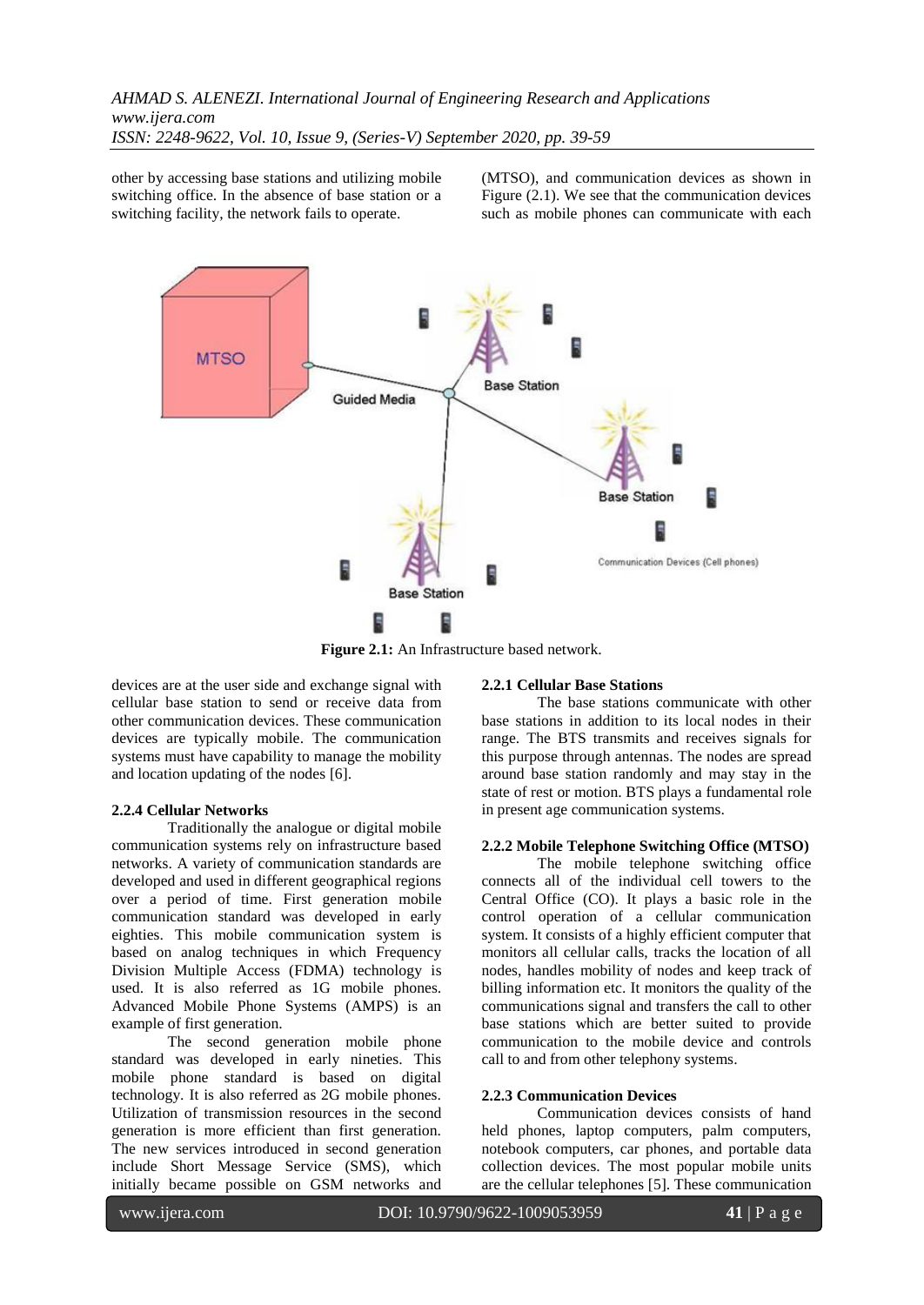multimedia services that enhance the popularity of this generation. The third generation mobile phone uses a different range, in the radio frequency spectrum, to provide a wider range of services. The third generation can be used for the video conferences and calls, Internet access, high resolution camera links, music storage, and games [7]

eventually on all digital networks. GSM is the second generation and is still the most popular system for mobile communication.

The Third Generation (3G) mobile phones technology is an improved and more successful version of 2G mobile phones technology. The 3rd generation system represent a huge investment in technology. The main feature of the 3G mobile phones is consumer-driven access to mobile



**Figure 2.2 : Communication generation period**

### **2.4 Uplink Baseband Encoder 2.4.1 UMTS**

In 3G cell phones cell phone technologies we use UMTS. WCDMA is used as air interface and is standardized by the 3GPP in UMTS. Figure 2.3. The network supply switching, routing and transit for user traffic. UTRAN connects UE's to the CN and UE's are the mobile nodes. UMTS uses two 5 MHz wide physical channels, one for the uplink and one for the downlink. The carrier wave frequency for these channels differs between different countries and technologies, Figure 2.4.

The third generation brings together the two faster growing sectors, Mobile and Internet. Figure (2.1) shows the performance and evolution of different generation for mobile phone communications.

### **2.3 Infrastructure-less Networks**

Networks without any infrastructure and central administration are referred as infrastructureless networks. In these networks communication devices like mobile phone can directly communicate with each other. [8], wireless mesh networks are some examples of these networks. These networks are very attractive for communication in disaster areas, battle fields, and the area where deployment of network is not possible.

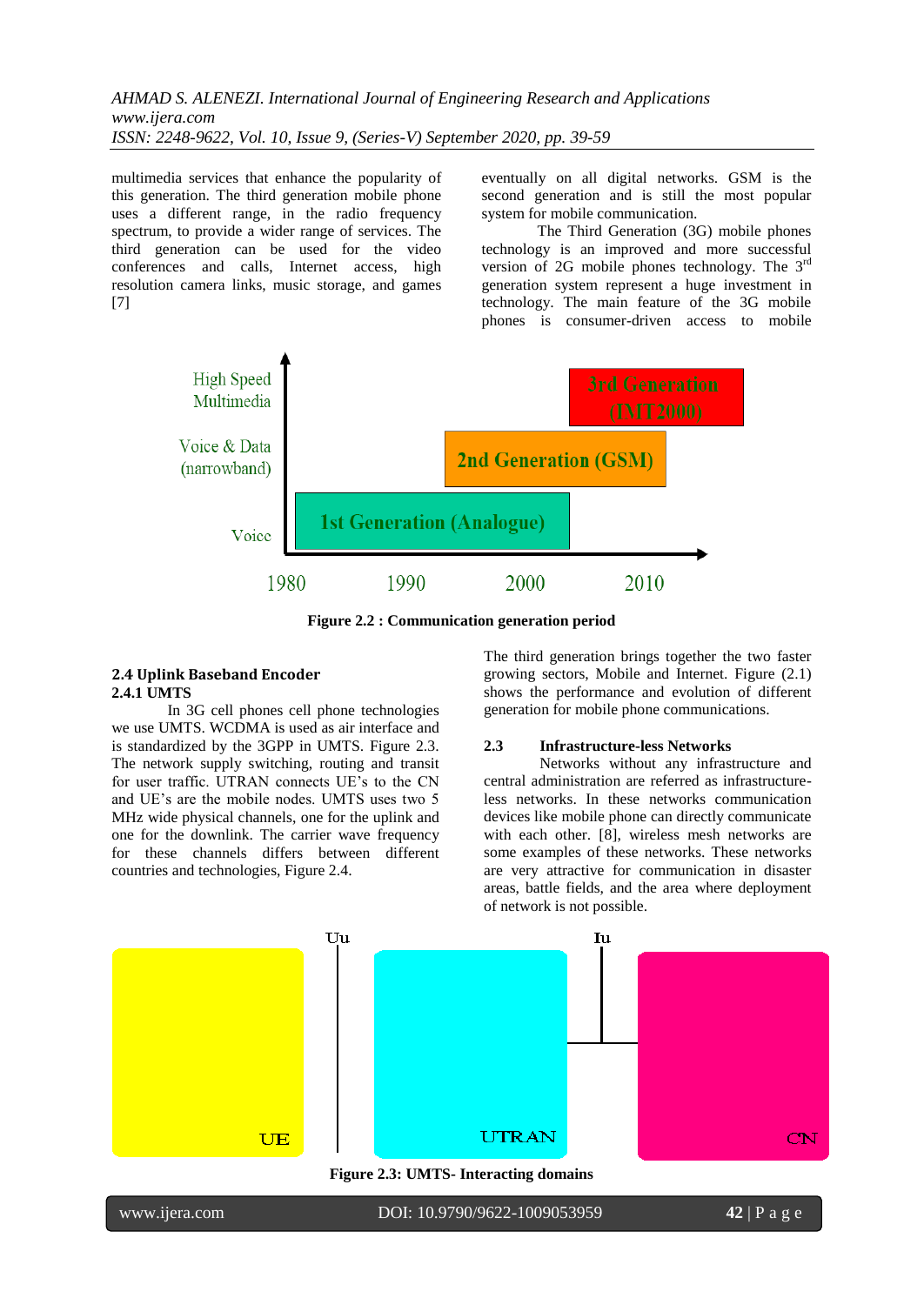Release '99 of 3GPP theoretically supports transfer rates up to 14 Mbit/s, but in the network, a rate of 384 kbit/s on CS and 2 Mbit/s on PS connections can be expected. Newer releases have features such as High Speed Packet Access (HSPA). The transfer rates, its up to 7.2 Mbit/s for the downlink and 5.76 Mbit/s for the uplink.

| Japan      |                        | <b>NISS</b><br><b>IMT-2000 (UL)</b><br><b>TDD</b><br><b>P1156</b><br>$N-PA'N$<br>$-1111-1$ | MSS.<br>IMT-2000 (DL)<br>S-PCN (DL)             |
|------------|------------------------|--------------------------------------------------------------------------------------------|-------------------------------------------------|
| Europe     | GSM 1800 (DL)<br>DECT. | <b>UMTS</b><br>UMTS FDD (UL)<br><b>TDD</b><br><b>TDD</b><br>MSS (UL)                       | <b>UMTS</b><br><b>UMTS FDD (DL)</b><br>MSS (DL) |
| <b>USA</b> | <b>PCS (UL)</b>        | MSS<br>TCS<br>PCS (DL)<br>On Lie.<br>S-PCN (DL)                                            | MSS.<br>S-PCN (UL)                              |

 $M<sub>H<sub>2</sub></sub>$ **Figure 2.4: IMT-2000 spectrum allocations**

# **2.4.2 WCDMA**

WCDMA is the air interface for UMTS. It uses so called spreading codes.



**Figure 2.5: Air Interfaces (WCDMA)**

In Figure 2.5 and Figure 2.6 WCDMA and TDMA can be seen respectively. It divides transmitters in time a slot while in Figure 2.7 FDMA is presented, which divides transmitters in frequency bands.



**Figure 2.6: Air Interfaces (TDMA)**

The WCDMA work properly if adaptive power control is used. This minimizes the interference in the system and is based on a Signal-to-Interference Ratio (SIR) value.

WCDMA is Code Division Multiple Access (DSCDMA) system. its means the transmitted bits are spread over a wider bandwidth than the actual data symbols. Spreading is done by multiplying the data symbols with quasi-random bits called chips. The chips are included in spreading codes that can be of different lengths.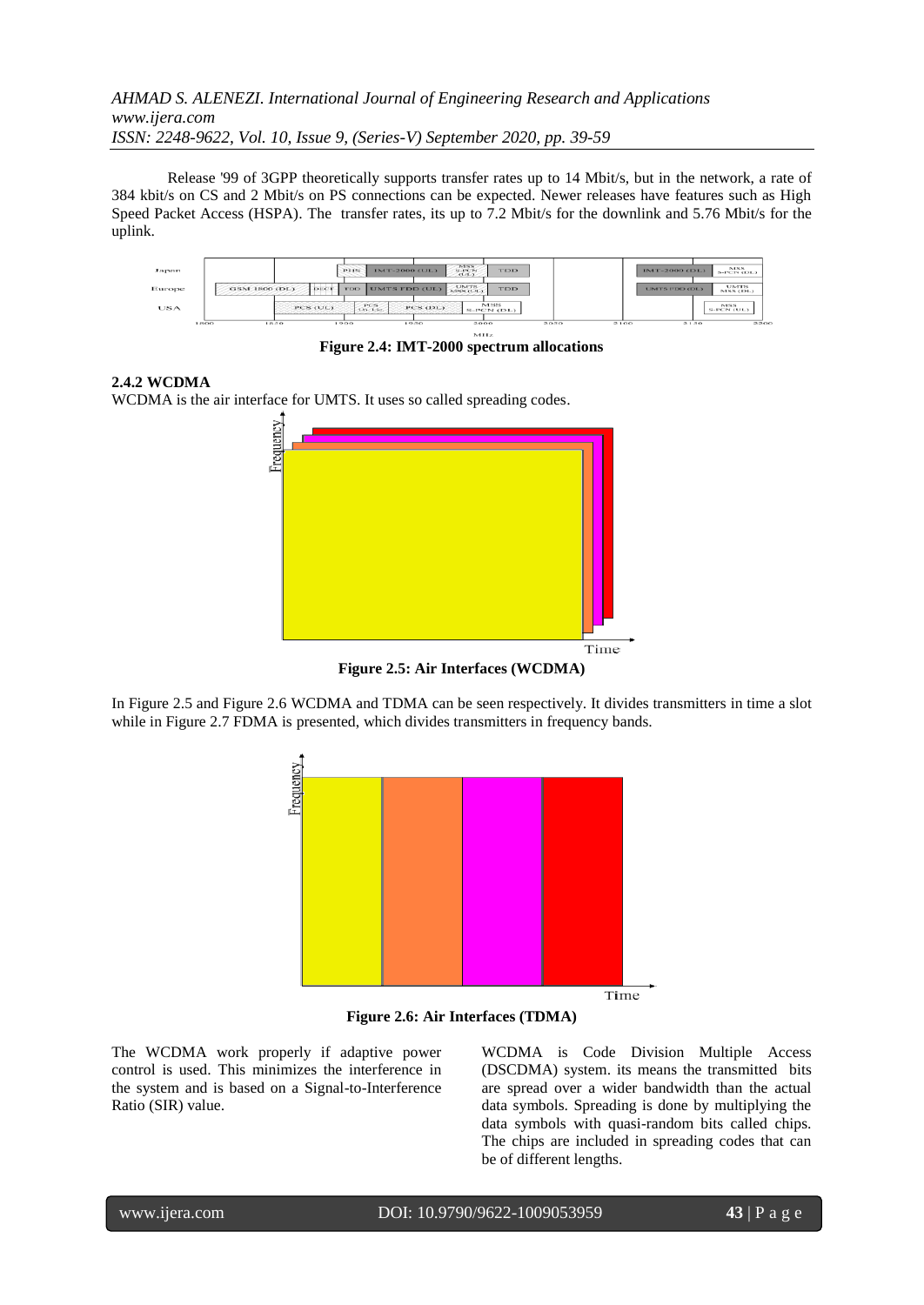The convolution codes are used as constituent codes in original turbo codes idea. In order to understand turbo codes, we present a detailed study of convolution codes. In this section, we discuss different aspects of convolution encoding. In the first part, we discuss its notations and construction, the second part deals with representation of convolution codes, the third part is concerned with the types of convolution codes, and in the last section free distance is discussed which is used as performance parameters for convolution code.

The structural representation is useful from implementation point of view. The code parameters of convolutional codes are usually given as C (n k [m]). In the code parameter, [m] means that encoder consists of a shift register of length m, n is the number of output symbols consisting of linear combination of memory contents of shift register with k input bits, as shown in Figure  $(2.9)$ :



**Figure 2.9: Structure of Convolutional Encoder, C (2 1 [3]) with constituent code (17, 13).**

The convolutional codes can be categorized in four categories.

- 1. Systematic convolutional encoder.
- 2. Non-Systematic convolutional encoder.
- 3. Recursive convolutional encoder.
- 4. Non-recursive convolutional encoder.

Systematic Convolutional Encoder: If the convolutional encoder includes the input bit as one of its output, then this encoder is called systematic convolutional encoder. In systematic convolutional encoder, out of total n output bits, n-1 output bits are linear combination of input bit and memory elements and one bit is same as the input bit, in Figure (2.13) the systematic convolutional encoder is depicted.



**Figure 2.7: Air Interfaces (FDMA)**

### **2.5 Forward Error Correction (FEC) Encoding in Uplink Encoder**

The error correcting codes is used in Uplink to make the communication immune against noise. This thesis deals with this part hence the basics of FEC are added in this section. When the TBs have been segmented they are encoded with a channel coding. The channel coding is a FEC coding that is applied to enable the receiving side to correct errors. Two types of channel coding are used in UMTS, convolution coding and turbo coding. The two types are discussed below.

### **2.5.1. Convolution Codes**

The convolution codes are based on linear mapping. Convolution encoder is based on passing the information through a linear-shift-register (LSR) as shown in Figure (2.8).

Figure  $(2.8)$ , show they are not constituted .However, we can obtain a concrete mathematical description of mapping between information and codeword.



**Figure 2.8: Structure of Convolutional Codes**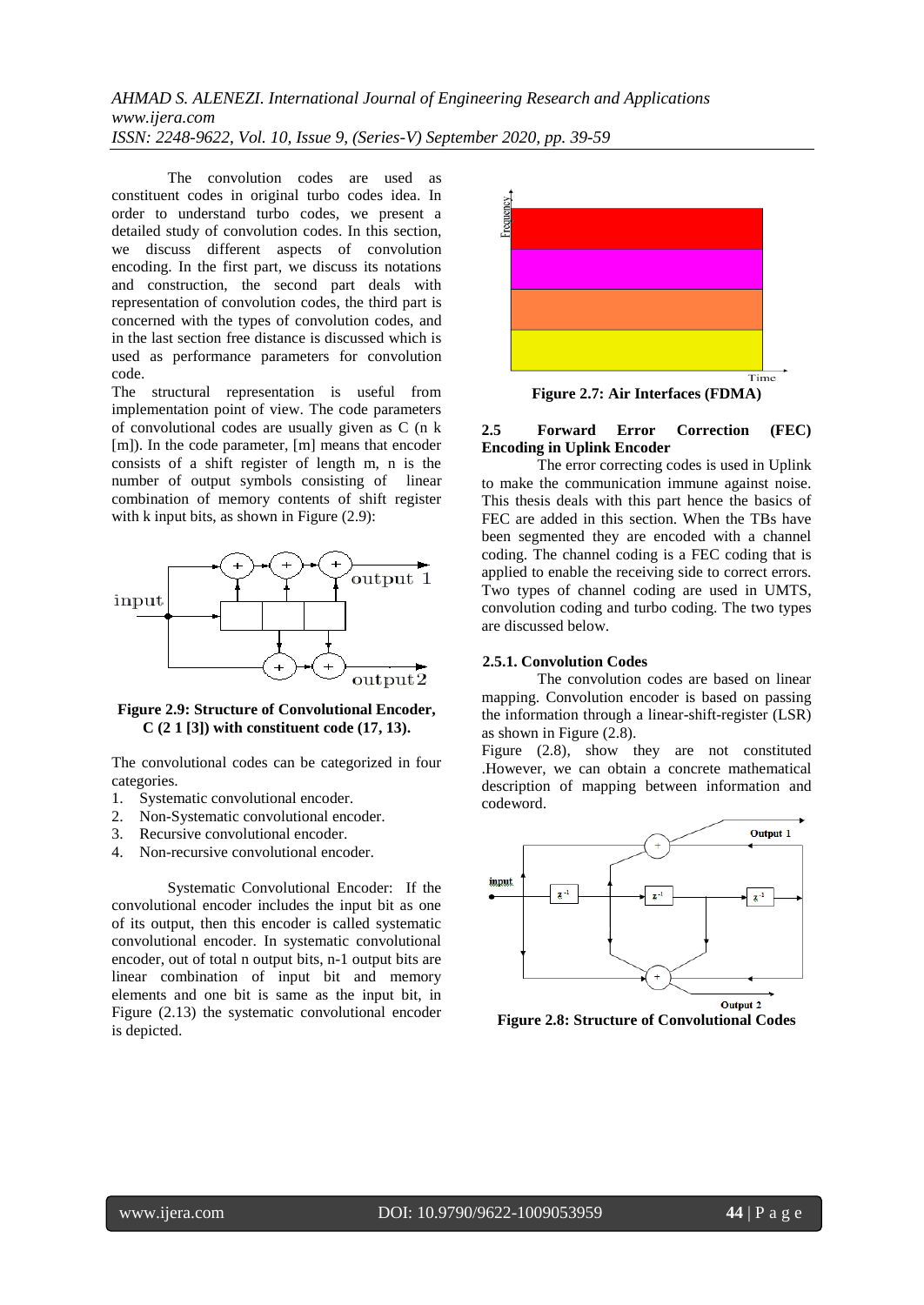

**Figure 2.10 RSC Encoder**

First we will study the structure of encoder and then the decoding method will be explained comprehensively.

Turbo codes are named Turbo because the decoder in this scheme works on the principle of iterative decoding, in which the decoders share the prior information in iterative way. Since we are concerned with the encoding side only hence we will study the encoding side only.

The conventional arrangement for the turbo encoder consists of parallel concatenated, two identically recursive systematic convolutional (RSC) encoders, which share data via an interleaver, as shown in Figure (2.14). The encoded data from the two encoders is punctured (optional) and multiplexed before sending on the channel. Hence the full turbo encoder includes a block for perforation and a multiplexer. The modified BCJR [9] algorithm is used for decoding, so the convolutional encoders are preferred for the encoding since they give a good approximation of Markov source [10]. There is no strict reason for using identical encoders; however, it is conventional to use the same transfer function for each encoder. Since RSC encoders and nonsystematic convolutional (NSC) encoders have same free distance but RSC encoders are preferred over NSC encoders because the performance of RSC encoder is much better than that of an NSC encoder. A detailed comparison between the performance of RSC and NSC is given in literature; however, a quick analysis is also available in [9].

Non-Systematic Convolutional Encoder: If no input bit is present at the output, then this encoder is called non-systematic convolutional encoder. In this type of encoder all n output bits are linear combination of input bit and memory elements and no input bit is present at the output as it is. In Figure (2.10) a non-systematic convolutional encoder is depicted.

Recursive Convolutional Encoder: This type of convolutional encoder has a feedback. The feedback is carried out by adding one of output bit with input bit and then feeds the resultant bit to the Linear shift register (LSR) as shown in the Figure (2.13). This type of encoder has a rational system function or we can say it is an infinite impulse response (IIR) encoder. The recursive convolutional encoder is mostly used in systematic form, and named as a Recursive Systematic Convolutional (RSC) encoder.

Non-Recursive Convolution Encoder: This type of convolutional encoder has no feedback and is usually called feed-forward convolutional encoder. This type of encoder has an irrational system function or we can say it is a finite impulse response (FIR) encoder. The non-recursive convolutional encoder is mostly used in nonsystematic form, and named as a Non-Recursive Systematic Convolutional (NRC) encoder.

### **2.5.2. Turbo Codes**

As an information theorist Shannon told us what the best we can do but not how to do it(20). In 1993 turbo codes were introduced. In this section, we will discuss the turbo codes in detail.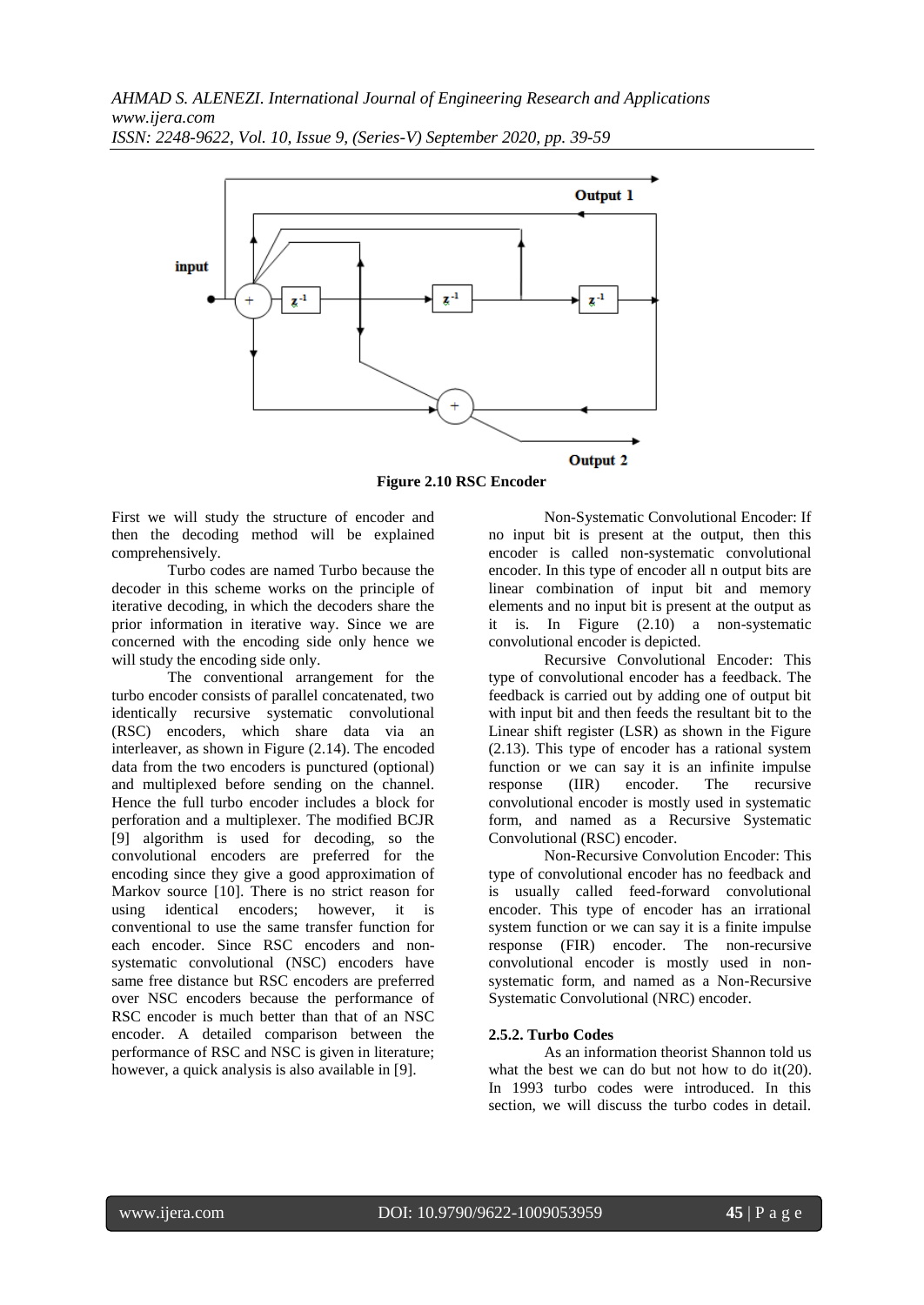

**Figure 2.14: Block Diagram of a Turbo Encoder.**

system before implementation. There are many tools available for modeling a system. An effective way of doing this is using a numerical computation and graphics program such as MATLAB. We also have used this tool for verification.

The way to approach the solution of our problem is to divide it in different parts. In the first stage the results were verified using MATLAB and in next stage they were implemented using SIMULINK tool.

### **3.2 MATLAB as Verification Tool**

As mention above any communication system may be modeled using a MATLAB program. By the MATLAB program is easily plot both the time and frequency of a signal that are generated and then passed through the system in same tool and importantly we can verify our design.

The programming m-file editor in MATLAB enables us to make our desired signal or system. Once a system is designed then we can generate our desired signal using same editor and finally we pass the generated signals through the system and then based on results we analyze the system and verify our results.

# **3.3 SIMULINK as Implementation Tool**

The communication circuits and subsystems are now available as merchant integrated circuits. Scientist in the modern telecommunication industry configures systems and builds them from subsystems and ICs. SIMULINK is popular software for developing using blocks that perform different operations.

Once the design is made using the blocks SIMULINK is so powerful that it can also implement the design on FPGA. After verification of system the design is modified in such a way that it is implemented with FPGA. Figure 3.1 shows system design and implementation stages.

A good question can be that how the rate of overall turbo encoders is influenced by the rate of elementary encoders. The answer to this question is given in the [10], if R1 is the rate of first encoder and R2 is the rate of second encoder, the overall rate R of the turbo encoder is given as shown in equation 2.6.

$$
\frac{1}{R} = \frac{1}{R1} + \frac{1}{R2} - 1
$$
  
(2.6)

For better performance must be  $R1 \leq R2$ . The parallel scheme allows the encoders and decoders to run on the same clock, which are not possible as in the case of serial concatenation.

Interleaving is used in digital data transmission technology to protect the transmission against burst errors. The most complex part of turbo encoder is interleaver because the mathematical aspects of interleaver is not trivial and the minimum free distance of turbo encoder is not fixed, chiefly, by the constituent RSC codes but by the interleaving function. In original turbo encoder a random interleaver was used.

The overall process of turbo encoder can be summarized as the information sequence with the tail bits added for trellis termination is fed to the first RSC encoder and at the same time the interleaved version of that sequence is fed to the second RSC encoder. The encoded bits generated from both the encoders are multiplexed and punctured (if required) and sent over the channel, and any scheme can be used for modulation such as BPSK (binary phase shift keying) etc.

# **III. SYSTEM DESIGN AND IMPLEMENTION**

### **3.1 Introduction**

In communications one of the most important concepts is modeling of communication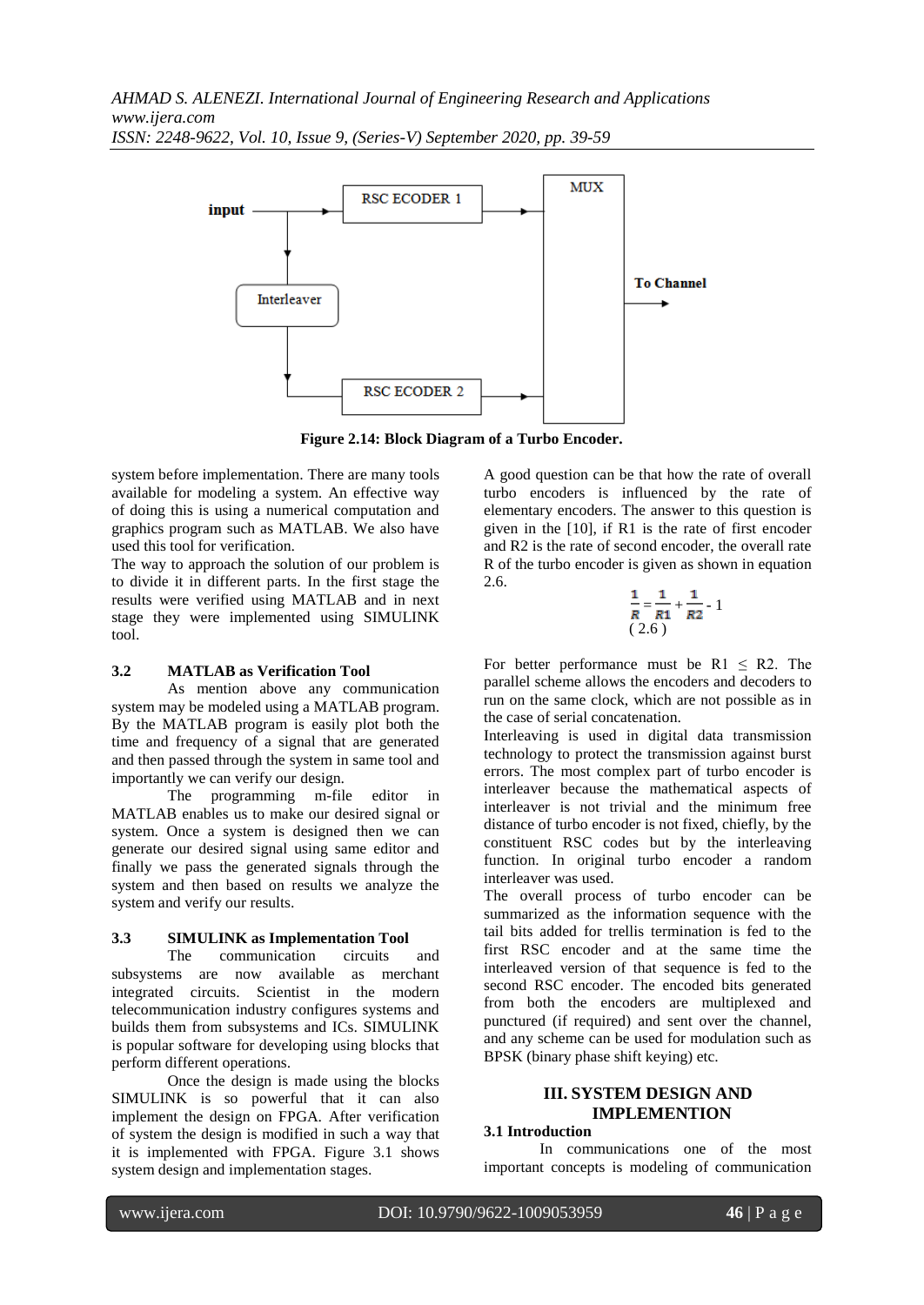

**Figure 3.1 System Design and Implementation Chart**



**Figure 3.2 Flow Chart for Simple Convolutional Code Encoder in MATLAB**

### **3.4.2 RSC Encoder in MATLAB**

The second block designed was the recursive convolutional encoder. The design was named and rsc convolutional encoder since this type of convolutional code is also based on linear mapping of a set of information words to a set of codeword. The file simply accomplished the above mentioned procedure.

#### **3.4 System Implementation Using the Matlab**

The different parts of FEC block for Uplink encoder have been implemented using Matlab.

**3.4.1 Simple Convolutional Encoder in MATLAB** The first block designed was a simple non recursive convolutional encoder. The design was named and simple convolutional encoder since the convolutional codes is based on linear mapping. It is based on transcendence the information to be encoded through a linear-shift-register (LSR). This file simply accomplished the above mentioned procedure.

The design made has an input vector contained two parameters, a set of variables which defined the structure of encoder and the vector to be encoded. The output of this file was the encoded version of data. It was verified that this structure encodes the data same as original real time encoder.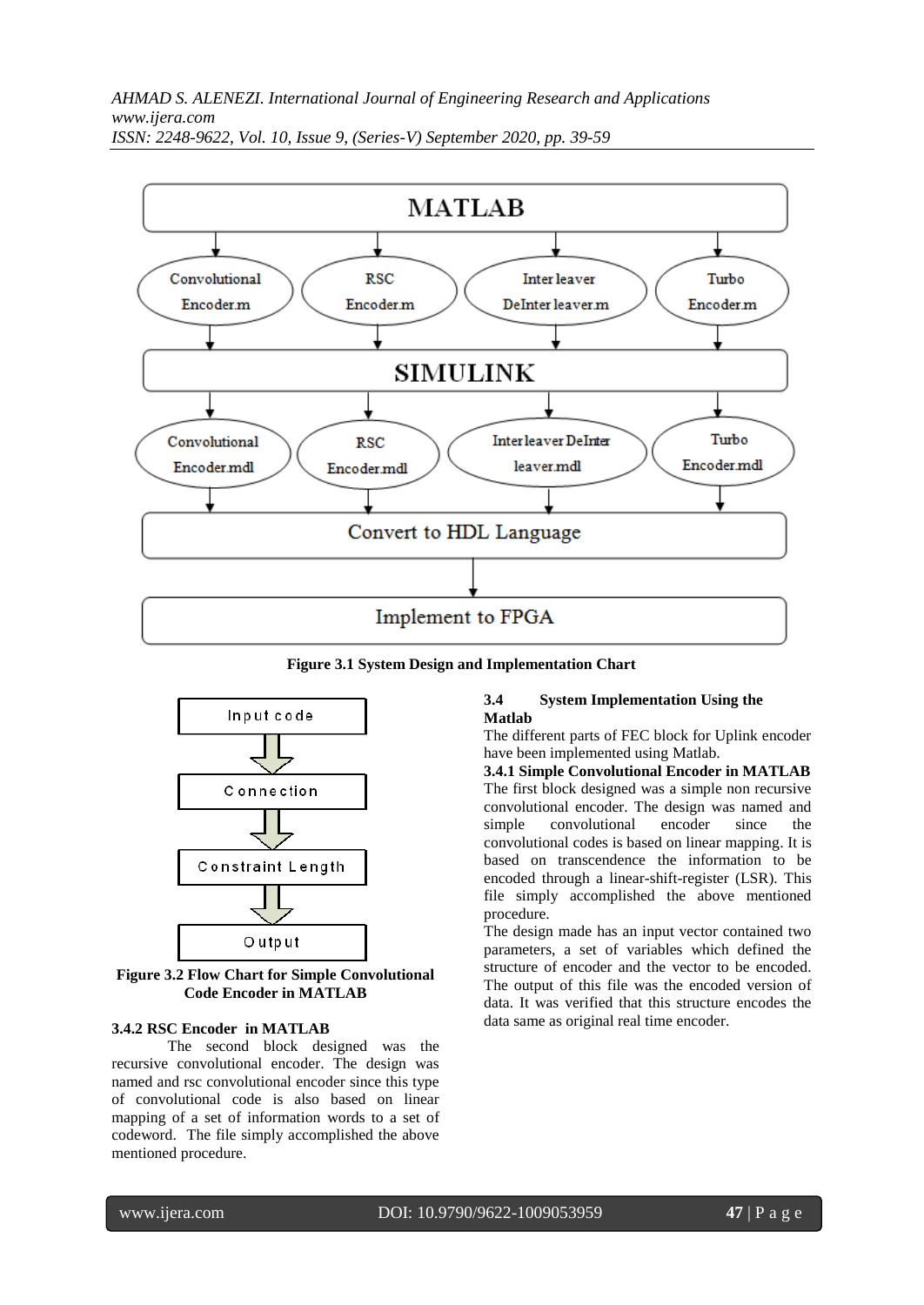

**Figure 3.4 Flow Chart for Interleaver and Deinterleaver in MATLAB**

### **3.4.5 Turbo Encoder in MATLAB**

The fifth block designed in MATLAB was Turbo encoder. The design was named as turbo encoder. Since turbo encoder uses block interleaver and RSC encoders so this structure was a combination of previous built structures. The structure of two identical RSC encoders used in turbo codes along with the input vector is the input to this structure and encoded vector by turbo encoder is the output.



**Figure 3.5 Flow Char for Turbo Encoder In MATLAB**

# **3.5 SIMULINK**

As an extension to MATLAB, SIMULINK adds many features specific to dynamic systems while retaining of MATLAB's general purpose functionality. SIMULINK represents dynamic

This design also has input vector which contained two parameters, a set of variables which defined the structure of encoder and the vector to be encoded. The output of this file was the encoded version of data. It was verified that this structure encodes the data same as original real time RSC encoder.



**Figure 3.3 Flow Chart for RSC Encoder in MATLAB**

### **3.4.3 Interleaver in MATLAB**

The third block designed was the interleaver. The design was named as interleaver.m. Since there are two types of interleaver random and block interleaver, but the turbo encoder uses block interleaver so we also implemented the block interleaver. The design had a single input. The structure write the input in matrix row wise and then read it column wise in this manner interleaving was performed.

#### **3.4.4 DeInterleaver in MATLAB**

The fourth block designed was the Deinterleaver. The design was named as deinterleaver. The design had a single input. The structure produces the reverse result of interleaver.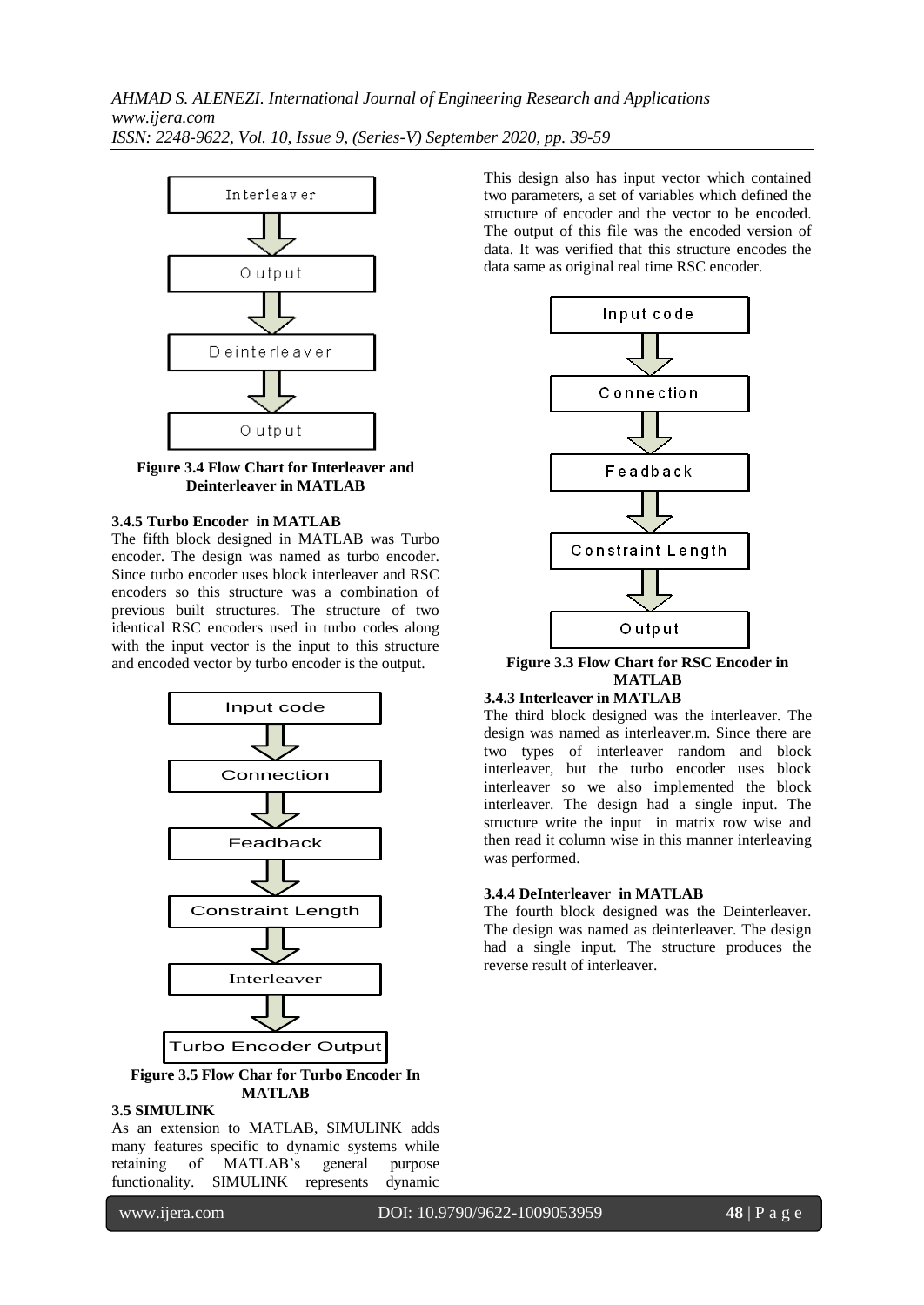the two RSC encoders separated by an interleaver was designed in SIMULINK.

### **3.6 HDL and FPGA Implementation**

The FPGA configuration is generally specified using a [hardware description language](http://en.wikipedia.org/wiki/Hardware_description_language) (HDL), to define the behavior of the FPGA; the user provides a [hardware description language](http://en.wikipedia.org/wiki/Hardware_description_language) (HDL) or a [schematic](http://en.wikipedia.org/wiki/Schematic) design. The HDL form is more suited to work with large structures because it's possible to just specify them numerically rather than having to draw every piece by hand. However, schematic entry can allow for easier visualization of a design. VHDL is a hardware description language used in [electronic design automation](http://en.wikipedia.org/wiki/Electronic_design_automation) to describe [digital](http://en.wikipedia.org/wiki/Digital_electronics) and [mixed-signal](http://en.wikipedia.org/wiki/Mixed-signal_integrated_circuit) systems such as FPGA( [field](http://en.wikipedia.org/wiki/Field-programmable_gate_array)[programmable gate arrays\)](http://en.wikipedia.org/wiki/Field-programmable_gate_array).

The scrambling is decided to be done on the FPGA, so a scrambling code generator and a scrambler will be implementing in VHDL and simulate in Modelsim. After creating the four functions in SIMULINk we can convert them to HDL language by following a certain step as I will describe in chapter 4.

# **IV. SYSTEM EVALUATION AND ASSESSMENTS**

### **4.1 Introduction**

The entire encoding scheme was first written in MATLAB. This was to get an understanding of how every step worked in detail. To use MATLAB was a given choice since it is designed to work with matrices which the baseband encoding mostly consists of. Since a lot of bit matrices are used in the encoding, MATLAB was a given choice. It also makes it simple to see the result of every step.

The baseband encoder is implemented using a MATLAB, a SIMULINK and a FPGA is the software used for testing of the different parts of encoder. I have created four functions in MATLAB that are converted to MDL. Then we convert the four functions in SIMULINK that are in MDL into HDL language.

### **4.2 MatLab Results and Data Analysis**

The MATLAB was used for encoding and interleaving. The four function are created in MATLAB are:-

- i. SIMPLECONVOLUTIONALENCODER.M
- ii. RSCCONVOLUTIONALENCODER.M
- iii. INTERLEAVER.M
- iv. DEINTERLEAVER.M

systems with block diagrams, defining a system is much like drawing a block diagram.

After verifying the structure in the MATLAB the design were implemented using SIMULINK. The structures were first converted into block and then the data types and other interfacing parameters were adjusted. The four functions in SIMULINK is shown as in the following points.

### **3.5.1 Convolutional Encoder in SIMULINK**

The Simulink model which I will use is the same as in the MATLAB function build for encoding an input through the convolutional code.

Iwill use the Trellis structure parameter field in two ways:-

1- If you have a variable in your MATLAB workspace that contains the trellis structure, enter its name as the trellis structure parameter. This method is preferable because Simulink takes less time to update the graph at the beginning of each simulation than the use described below.

2- To define an encoder using the constraint length, the generator polynomial, and possibly the feedback connection polynomial, use the network command inside the network architecture field.

# **3.5.2 Interleaver in SIMULINK**

Interleaving switches symbols according to the mapping. Corresponding interferometer uses the reverse mapping to restore the original sequence of symbols. Interleaving and de-interference can be useful to reduce errors caused by impulse faults in the communication system.

Interleaver random block rearranges input vector elements with random transposition. The number of elements parameter indicates how many digits are in the input vector. If the input is frame dependent, then it should be facing upright. The block can accept data types int8, uint8, int16, uint16, int32, uint32, Boolean, single, double, and Fixed point. The data type of this output will be the same as that of the input signal. The prime parameter initializes the random number generator that the block uses to determine permutation.

The Bernoulli Binary Generator block generates random binary numbers using a Bernoulli distribution. The SIMULINK Structure for interleaver I will design two blocks the Random Interleaver & the Bernoulli Binary Generator block.

### **3.5.3 Turbo Codes in SIMULINK**

The SIMULINK Block for Turbo Encoder which I will design is a combination of interleaver and convolutional encoder so the encoded can be found by combining them. The two models was tested and verified in MATLAB so the implementation of turbo codes just by concatenating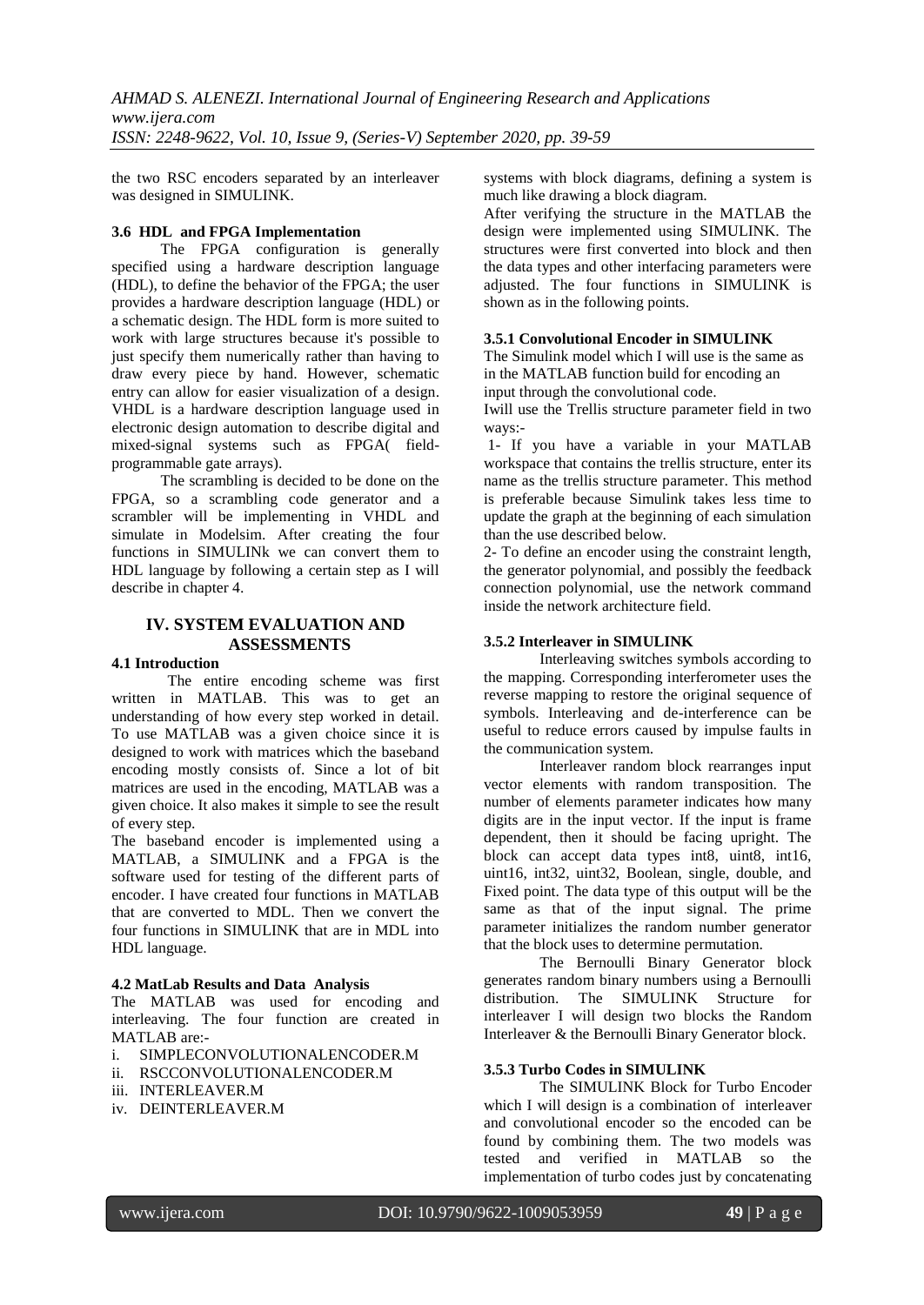"simple convolutional encoder ([1 0 1 0  $1$ ], $[37,21]$ , $5$ <sup>"</sup> since the constraint length is memory+1=3+1=4 and connections are  $15.17$  in octal form. The output result for this sequence is 1110010010 is show in figure 4.1.

### **4.2.1. Simple Convolutional Encoder**

This is the MATLAB function build in figure 4.1 for encoding an input through the convolutional code.

To get output by encoding input sequence [1 0 1 0 1] using this encoder we will use the function as:



**Figure 4.1 MATLAB Result for Convolutional Encoder**

# **4.2.2 RSC Convolutional Encoder**

This is the MATLAB function is build for encoding an input through the convolutional code.

To get output by encoding input sequence [1 0 1 0 1] using this encoder we will use the function as: rsc convolutional encoder( $[1 \ 0 \ 1 \ 0 \ 1], [37,21], 37,5$ ) "Since the constraint length is memory  $+1=3+1=4$  and connections are 37,21 in octal form with feedback connection is 37. The output result is 1101110110 is show in figure 4.2.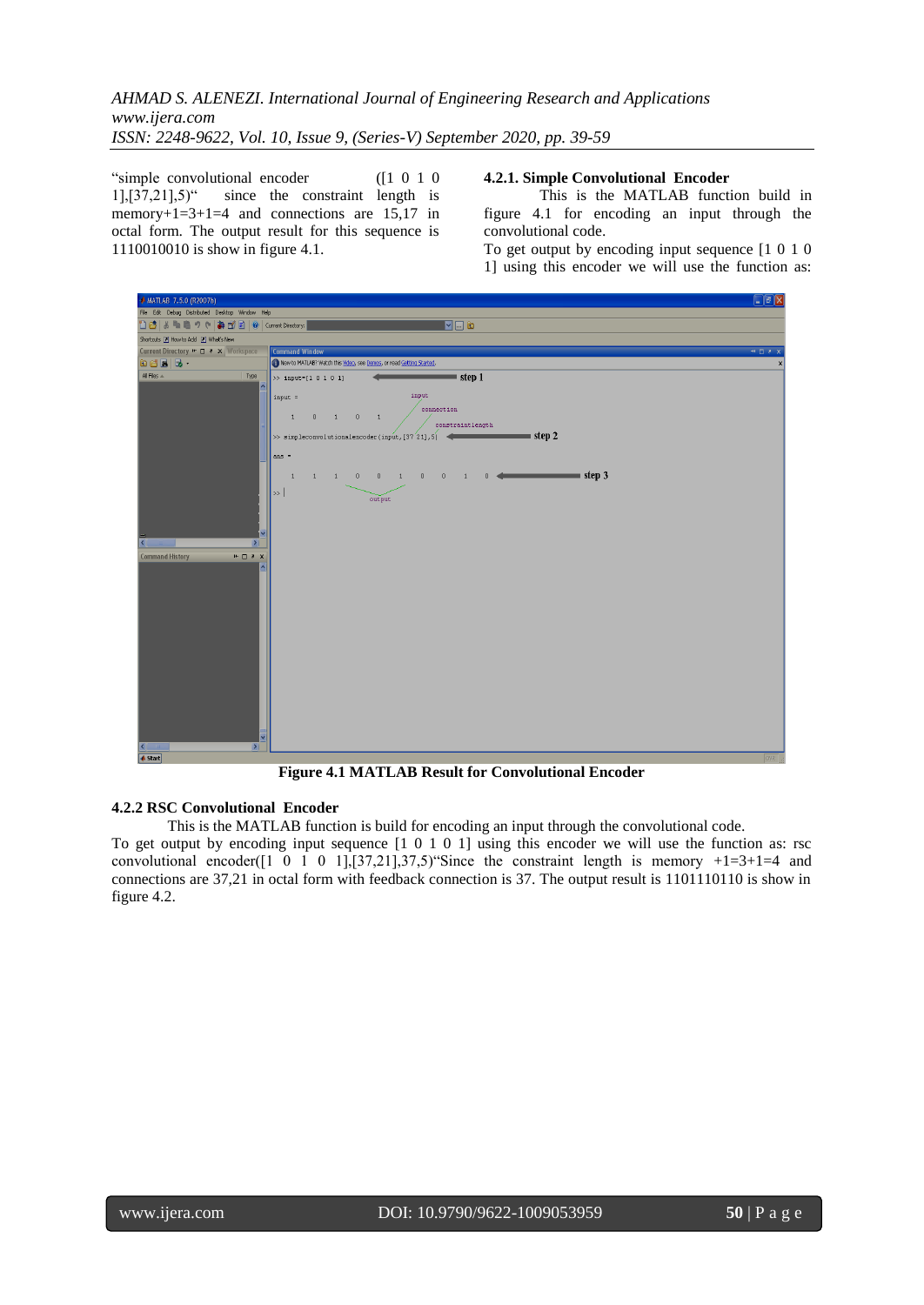| $\Box$ a $\times$<br>A MATLAB 7.5.0 (R2007b)                                                                                        |                                                                                                                                                                                                                                                                                                                                                                                                                                                        |  |  |  |
|-------------------------------------------------------------------------------------------------------------------------------------|--------------------------------------------------------------------------------------------------------------------------------------------------------------------------------------------------------------------------------------------------------------------------------------------------------------------------------------------------------------------------------------------------------------------------------------------------------|--|--|--|
| File Edit Debug Distributed Desktop Window Help                                                                                     |                                                                                                                                                                                                                                                                                                                                                                                                                                                        |  |  |  |
| 18  3  电阻クセ  都西日  O   current Directory:                                                                                            | Voe                                                                                                                                                                                                                                                                                                                                                                                                                                                    |  |  |  |
| Shortcuts 2 How to Add 2 What's New                                                                                                 |                                                                                                                                                                                                                                                                                                                                                                                                                                                        |  |  |  |
| Current Directory ⊯ □ ? × Workspace                                                                                                 | Command Window<br>中日さえ                                                                                                                                                                                                                                                                                                                                                                                                                                 |  |  |  |
| ade B-                                                                                                                              | New to MATLAB? Watch this Video, see Demos, or read Getting Started.                                                                                                                                                                                                                                                                                                                                                                                   |  |  |  |
| All Files =<br>Type                                                                                                                 | $=$ step 1<br>$\gg$ input=[1 0 1 0 1]<br>input<br>$input =$<br>connection<br>feedback<br>$\begin{array}{cccccccccccccc} 1 & 0 & 1 & 0 & 1 \end{array}$<br>constraintlength<br>$\equiv$ step 2<br>>> rscconvolutionalencoder(input, [37 21], 37, 5)<br>$ans =$<br>$\longleftarrow$ step 3<br>$\mathbf{1}$<br>$\hbox{\bf 0}$<br>$1 \quad 1 \quad 1$<br>$\theta$<br>$\mathbf{1}$<br>$\theta$<br>$\mathbf{1}$<br>$\overline{1}$<br>$\rightarrow$<br>output |  |  |  |
| $\langle$<br>$\rightarrow$<br><b>Command History</b><br>$\mathbf{H} \mathbf{H} \mathbf{H} \mathbf{H}$<br>$\sqrt{2}$<br>$\mathbf{z}$ |                                                                                                                                                                                                                                                                                                                                                                                                                                                        |  |  |  |
| <b>4</b> Start                                                                                                                      | <b>OVR</b>                                                                                                                                                                                                                                                                                                                                                                                                                                             |  |  |  |
|                                                                                                                                     |                                                                                                                                                                                                                                                                                                                                                                                                                                                        |  |  |  |

**Figure 4.2 MATLAB Result for RSC Encoder**

### **Figure 4.3 MATLAB Result for Interleaver & Deinterleaver**

### **4.2.4 Turbo Encoder**

This is the MATLAB function is build for encoding an input through the TURBO code of rate 1/3 shown in Figure 4.4.



**Figure 4.4 Block Diagram of Turbo Encoder**

### **4.3 SIMULINK Implementation Results**

As previously we have created four functions in MATLAB that are converted to MDL (SIMULINK Model). The result and use of the four functions is presented in the following sections.

### **4.3.1 Convolutional Encoder**

The MDL model is same as in the MATLAB function build for encoding an input through the convolution code. The Model is shown in figure 4.6.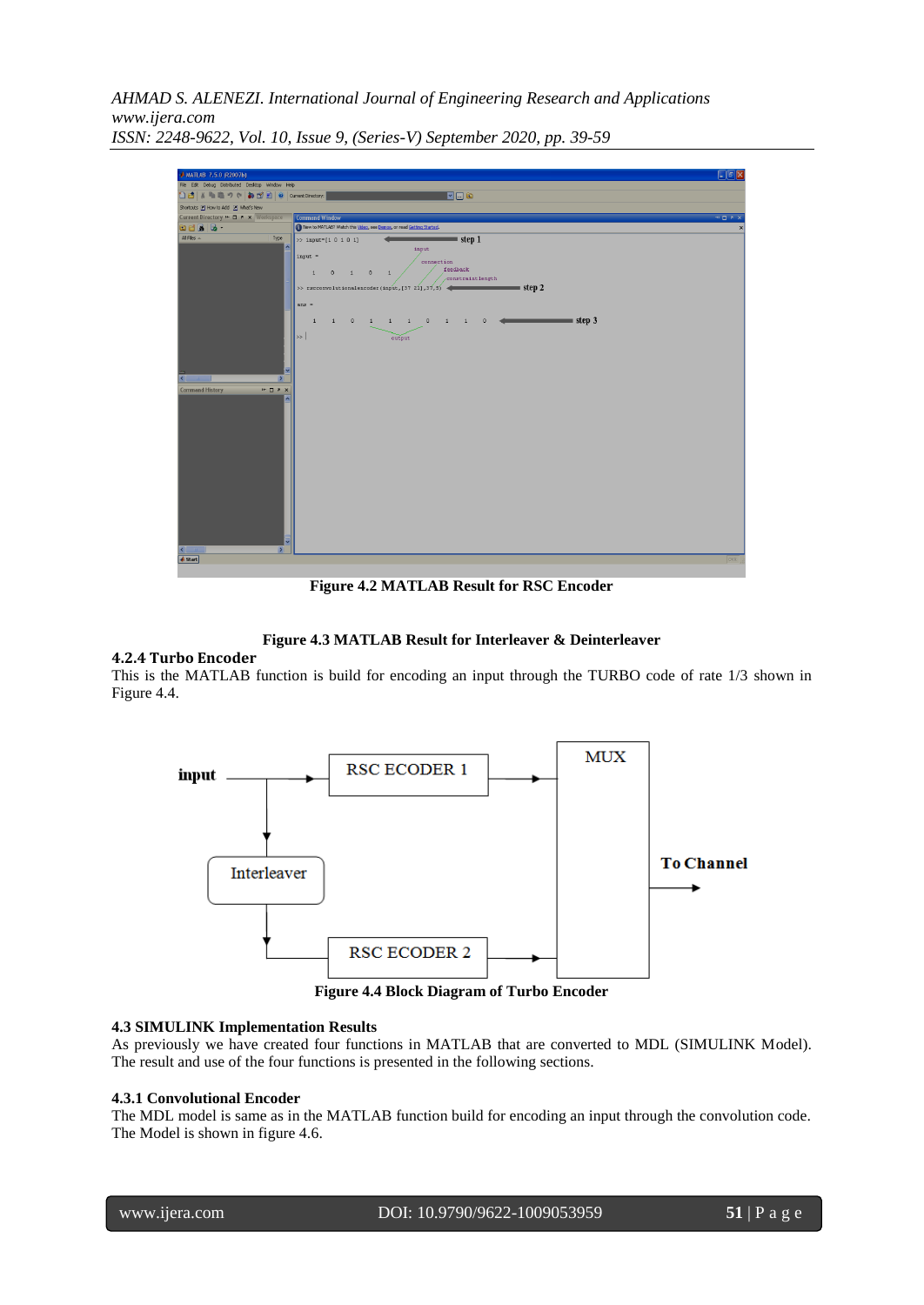

**Figure 4.6 SIMULINK Convolutional Encoder Block**

### **4.3.3 The Interleaver**

The interleaver implementation using the simulink is depicted in figure 4.9. It is the simple generation of a randomized data to performs data scrambling.

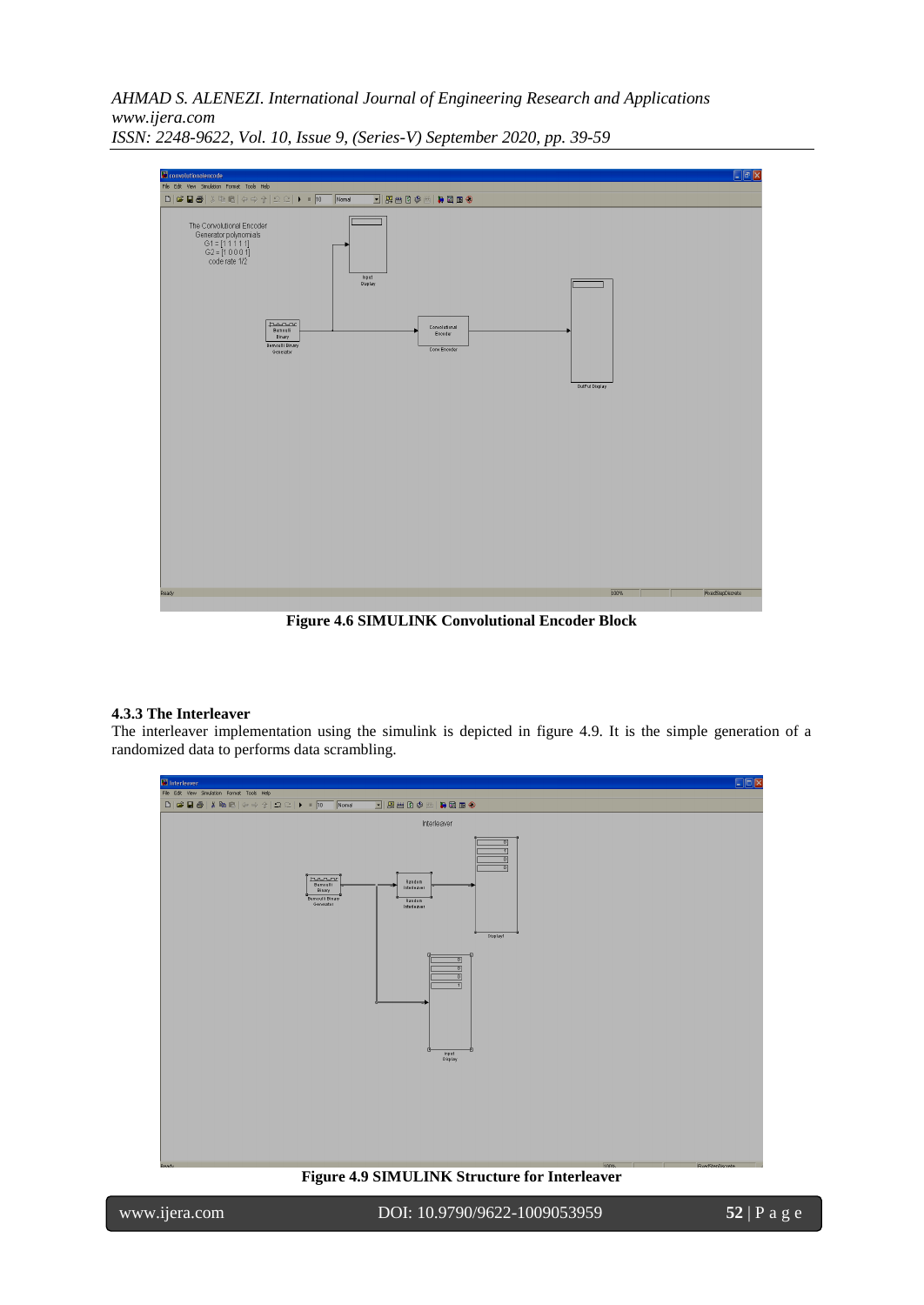### **4.3.4 The Turbo Encoder**

The turbo encoder is combination of interleaver and convolutional encoder so the encoded result can be found by combining them as shown in figure 4.10.



**Figure 4.10 SIMULINk Block for Turbo Encoder**

### **4.4 FPGA code conversion from MDL to HDL**

created The four created functions in SIMULINK that are in MDL (SIMULINK MODEL) now can be converted to HDL language using the following steps. The result and use of the four functions is given diagram in figure 4.11.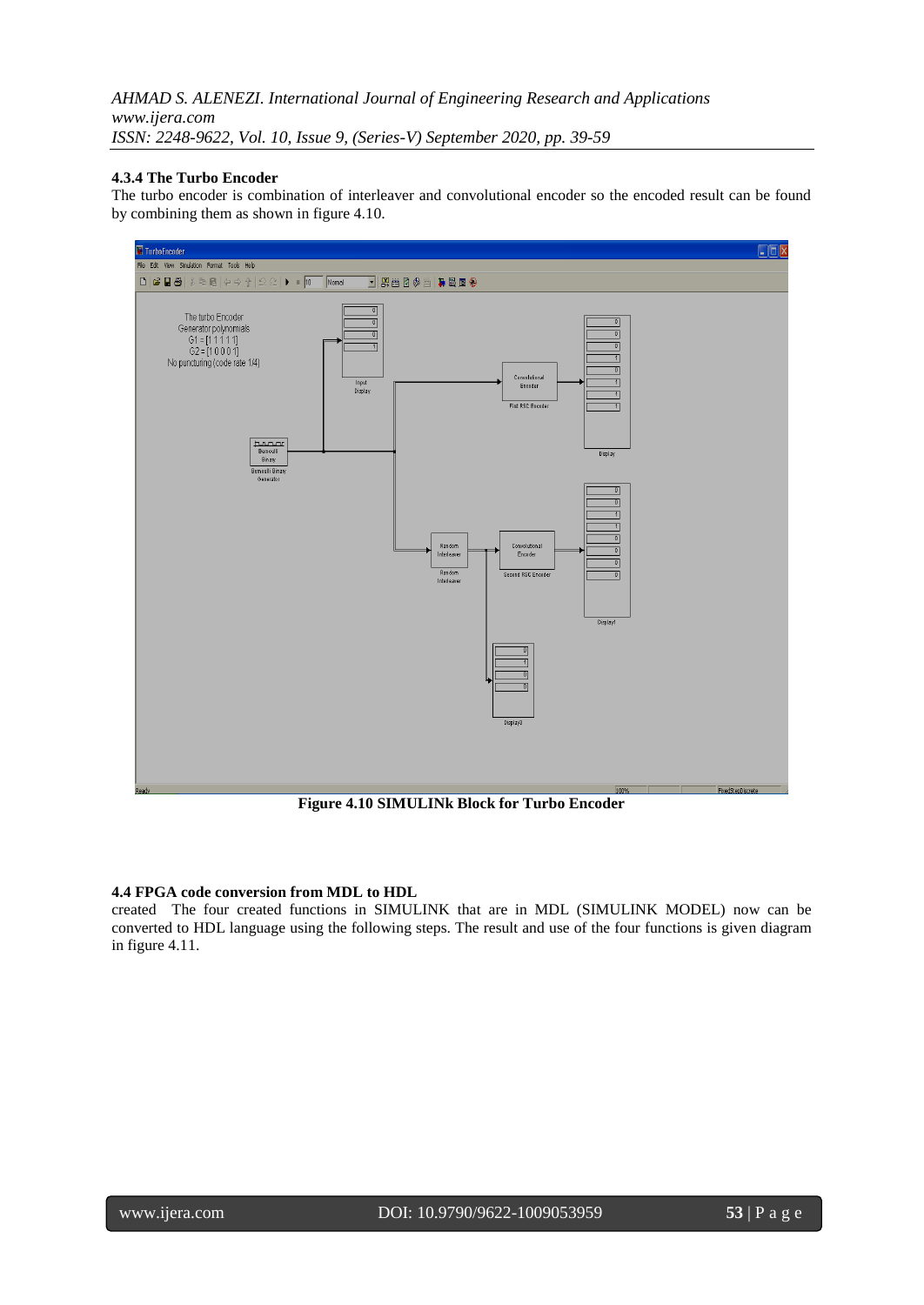*AHMAD S. ALENEZI. International Journal of Engineering Research and Applications www.ijera.com*



*ISSN: 2248-9622, Vol. 10, Issue 9, (Series-V) September 2020, pp. 39-59*

**Figure 4.11 The result for all the function**

To genertae the HDL code from mdl model open the mdl model turboencoder.mdl and click the block MDL2HDL in figure 4.12.